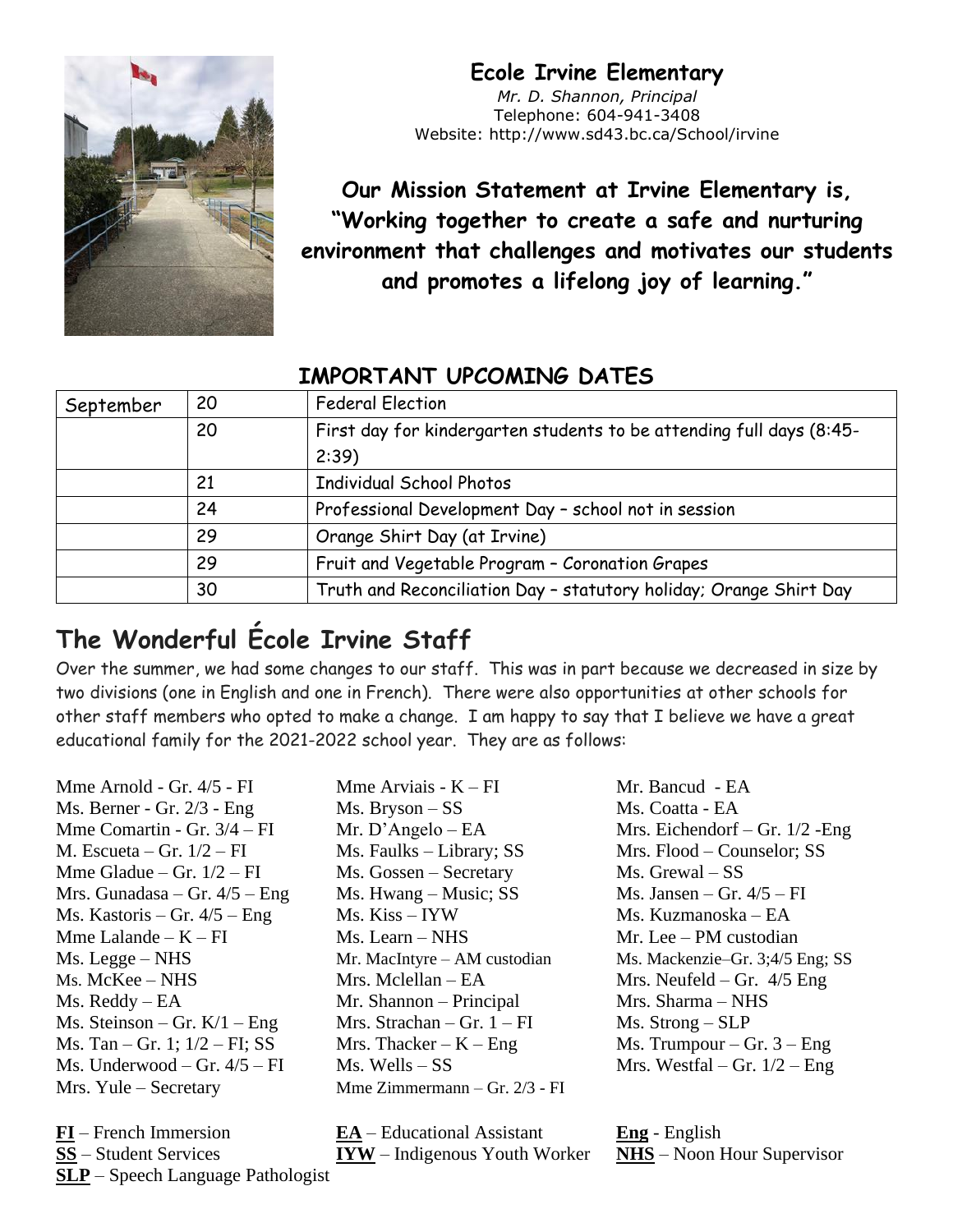#### **Principal's Message**

We have completed of our first full week of school and I have to say that I already cannot believe how quickly the time has flown by since the start of the year!! Students have now had some time to adjust to the routines and expectations in their classrooms and the protocols and guidelines that have been set up in the school. This year, because of the "loosening" of the protocols (compared to last year – e.g. no learning groups) different schools are able to implement the protocols in different ways depending on the context of their school. Some schools are large wile others are smaller. Some are one level while others may be two or three. Some have outside doors for each classroom and some do not. As a result, protocols that have been implemented in all schools are based on that school's context. This may mean that some schools are doing things differently than others. I bring this up because when there is talk about what different schools are doing, I just want to remind everyone that schools are not the same and just because some schools are doing some things while others aren't, it is difficult to compare schools when the context of those schools is not known.

For us, we are going to revisit a philosophy that we began to use and implement two years ago before the pandemic. I'm talking about the Circle of Courage. At its core, the Circle of Courage is about teaching resiliency and the most important way to do this for students is by giving them certain experiences that will teach them and prepare them for not only school, but life.

The Circle of Courage is holistic. It is not a plan or a strategy. It is intended to be a philosophy that can be used to guide how things are done in school, and for that matter, at home too. The four components to the Circle of Courage are: Belonging, Independence, Mastery, and Generosity. I am including a link that briefly describes the Circle of Courage and its components [\(https://www.youtube.com/watch?v=0PgrfCVCt\\_A\)](https://www.youtube.com/watch?v=0PgrfCVCt_A). Presented by Dr. Martin Brokenleg, a fabulous speaker and storyteller in his own right, I have watched this video multiple times and each time I do, I get more information from it. Please take some time (about nine minutes) to listen and reflect on what is being said in this video. Reflection is something that is important and I think it is also something that all of us can and should be better at. With the hectic world we live in where we are constantly on the go, having some time each day to reflect is extremely important. Whether it is something that happened that went well or something that was challenging, reflecting on what you did and how you handled it is important because it will often allow you to think about what you could do differently the next time something similar happens. It can also help prepare you for something that is upcoming and allow you to think about all the possibilities that could happen so that you are more prepared.

The video also touches on the First Peoples Principles of Learning – something that we as a school will be using more frequently (please see attachment included with this newsletter for more specific information on the First Peoples Principles of Learning).

If you have any questions about the Circle of Courage, please feel free to ask me about it. While I am certainly not an expert, I will do my best to answer your queries from a school perspective.

Enjoy your weekend!

Dennis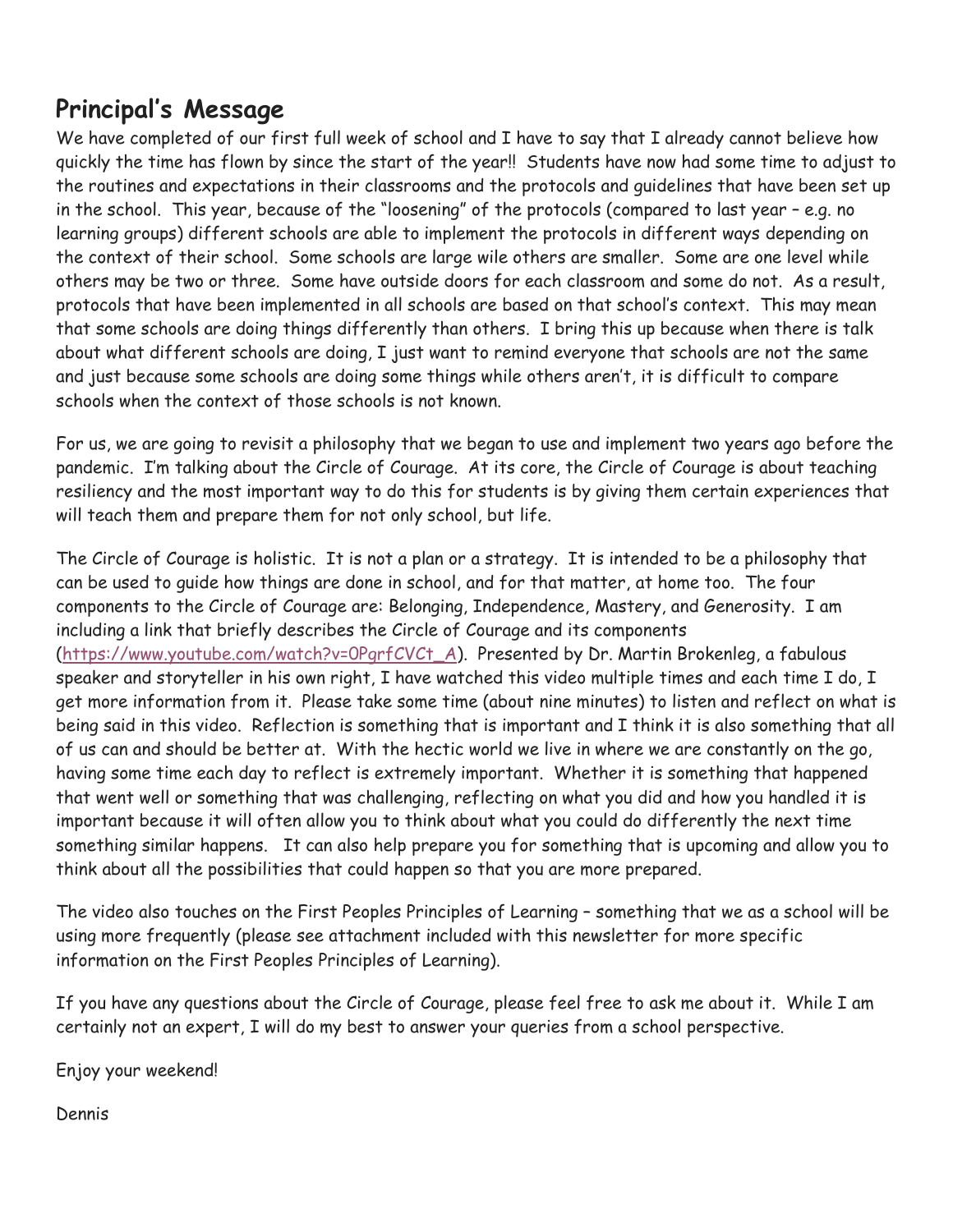## **COVID updates**

Some parents have asked about the Daily Health Check for Students. I have attached this information with the newsletter.

The main things to remember about our policies and protocols for students are the following:

- **Daily Health Check** please do this daily with your child. The page outlines the expectations of what to do if your child shows any of the various symptoms of COVID-19. Staff members do a Daily Health Check each day as well.
- **Hand Hygiene** this continues to be what we practice at school. We have posters in each classroom about proper hand washing technique and students wash / sanitize their hands regularly throughout the day.
- **Masks**  staff and students in grades 4-12 are to wear a mask while indoors. Students in K-gr. 3 are encouraged to wear a mask
- **Social Distancing**  while we no longer need to do our best to have students 2m apart, we still need to be diligent about how we space students out. This is also important when outside in the mornings and afternoons during drop off and pick up. Please be cognizant of spacing yourselves out while outside

Regular cleaning and disinfecting happen throughout the school each day. High touch points are disinfected a minimum of once every 24 hours and desks are wiped down each day. Students also wash/sanitize their hands as they move from one room to the next or when leaving and returning during break times.

There are a number of things that the district continues to look at and consider for school plans moving forward. I will update these as they apply to students as we continue to move forward.

# **Traffic News**

We are still having challenges with traffic around the school - especially along Renton Ave. If everyone is doing what is expected, things will flow much better. I know that the vast majority of people are doing the right thing. There are still some who are not following the plan that we have in that area. Please note the following (these have been sent out in a previous email, but need to be repeated):

- Renton Ave., just north of the school, is for **drop off and pick up only**. There is to be no parking on this street. For a very small number of families, there is an exception to this rule, but those families are well aware of this (if I have not talked to you specifically about this, it means you cannot leave your vehicle while on Renton Ave.).
- We ask that after you drop off your child that you please make your way down the street (to the bottom) and then turn around – **there are to be no U-turns on the street**. There were several people making U-turns on the street this morning. The street is already narrow, especially when other cars are lined up to drop off students. Making a U-turn can create a potential hazard.
- **Under no circumstances are parents allowed to double park and let their children out or ask them to walk between other cars to get into a vehicle**. Doing so creates a potentially dangerous situation
- **Pick up and drop off happens only along the south side of the street**. Vehicles cannot be stopping in front of the houses on the north side of the street for any reason. Doing so affects traffic flow as there is only one lane available for cars to try and move down or move up the street.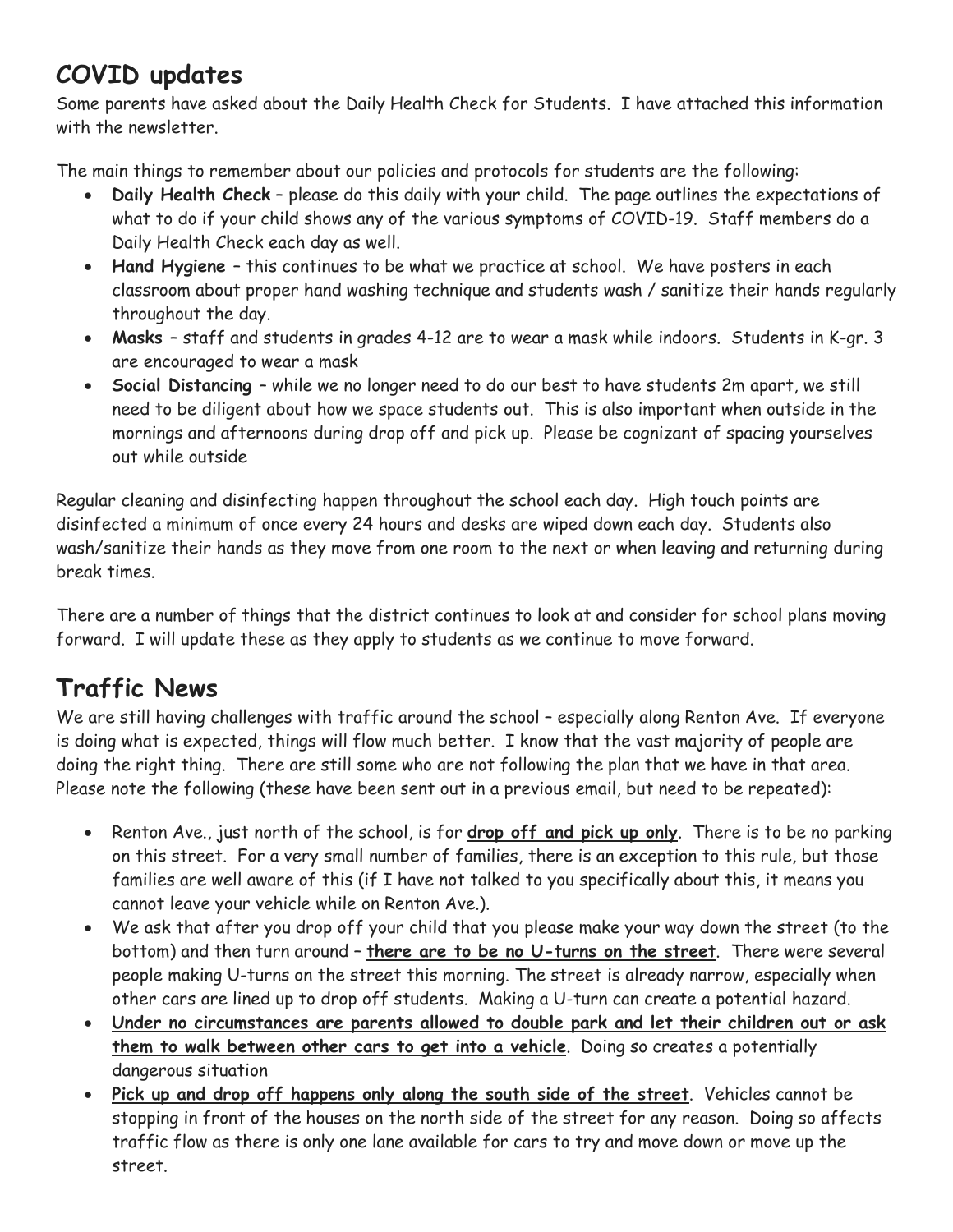- **As vehicles pull away from the curb, please move your vehicles forward**. This will prevent crowding of vehicles at the top of the street (and on to Wellington St.)
- **Finally, the section of parking at the bottom of the hill are for buses and vehicles (vans) that are transporting students to and from daycare**. This is not an area to stop in for parents.
- **Parents are not to park in the staff parking lot for any reason unless they have a parking pass that allows them to use either of the two spaces that are designated**. In fact, parents should not even be entering the staff parking lot if they do not have a parking pass. Parents are still using these spaces to park when picking up / dropping off their children. That is not what these parking spots are designed for, even for "just a few minutes."

If you need to leave your vehicle to drop off your child, you need to find another area to park (such as the lower parking lot or one of the other side streets). When people leave their vehicles on Renton Ave., traffic gets backed up, especially when the weather is bad (like this morning).

When we all work together things proceed most smoothly. All it takes is a few instances of people not following these plans and the results are traffic becoming more problematic and challenging, an increase in the number of risks to safety, and people becoming more frustrated (which can also result in a greater chance of an accident).

Please be sure to keep these things in mind when you are on Renton and when around the school so that things can proceed as safely as possible.

Thank you!

#### **New School Construction – continued progress!**

End of June…



First week back in September…

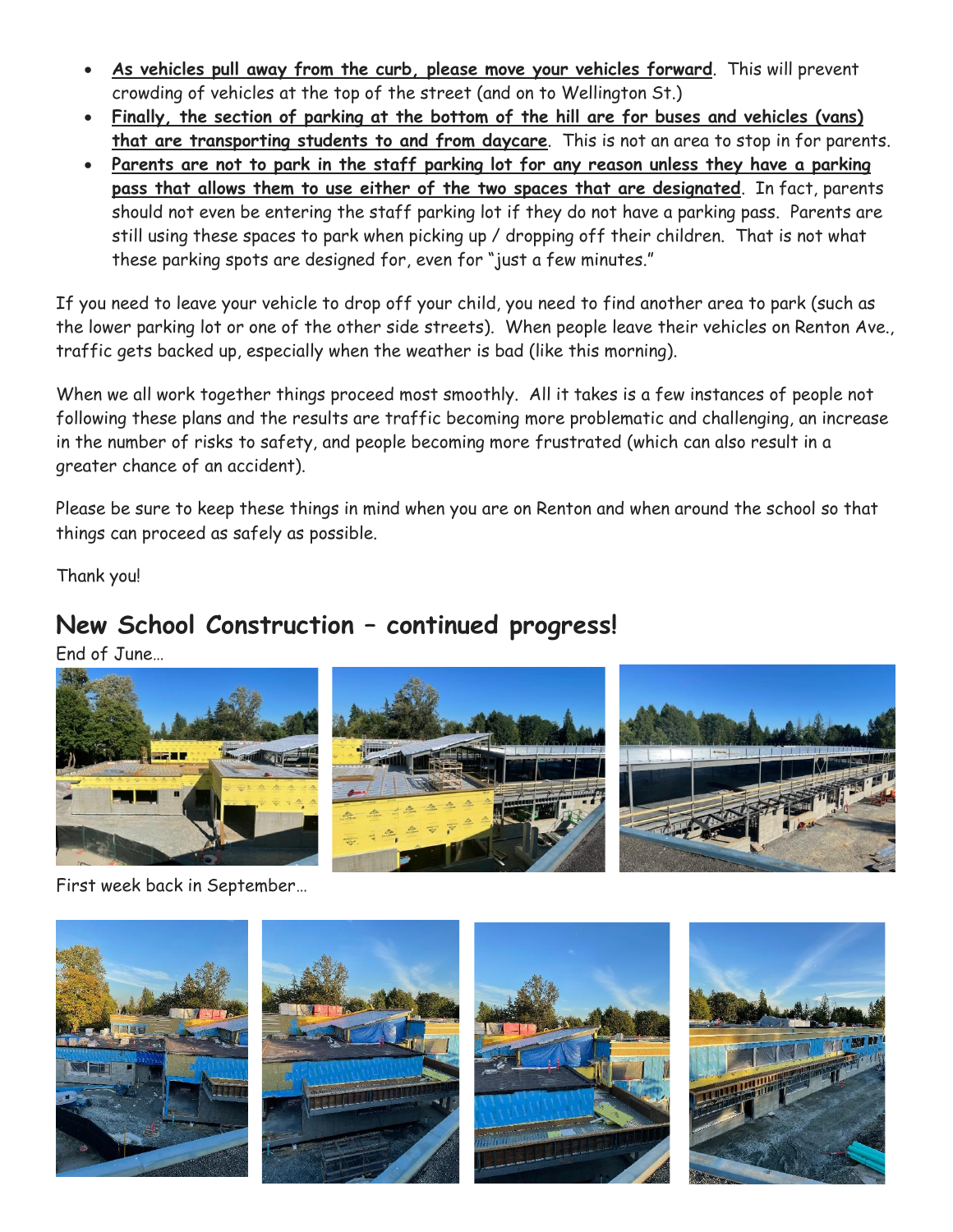## **Picture Day on Tuesday**

Please note that we will be having individual photos happening on Tuesday, Sept. 21st. Classrooms will be called down one at a time so that students can get their pictures taken. Protocols will be in place for the photographers that come to our school.

# **West Coast (Wet Coast) Recess and Lunch**

A reminder to parents to please ensure that your child/ren are dressed appropriately for the weather. We go outside every day at recess and lunch (unless it is unsafe to do so) so it is crucial that all our students are prepared. This may also mean reminding your child/ren to wear his/her jacket when outside. We will also remind them to do so, but there are still some who choose to not wear the clothes outside and as a result get wet

### **Fruit and Vegetable Program**

Like last year, our school will be participating in the Fruit and Vegetable Program for the 2021-22 school year. This program originally started in 10 schools and now is in over 1400!! This program was originally seen as an opportunity to get fruits and vegetables into the hands of children and allow them to try different fruits and vegetables that they might not have otherwise tried. The program grew from an idea that was formed in 2004. What does this mean for our school? Every few weeks, our school will be receiving a delivery of fruits or vegetables along with milk. Students will be able to try these different foods while they are in their classrooms. The first order will arrive in the last week of September and will be Coronation Grapes. If students do not wish to try them, they do not have to. Also, if students have any allergies, they are also not to try the food (if your child has allergies, please be sure to let our office staff know).

### **Electronic Devices**

A reminder that when students come on to the school grounds in the morning, they are to put their electronic devices away. Sharing information with other students in terms of YouTube videos, TikTok videos, or other social media platforms is not permitted. Students who use their devices when they are not supposed to may get warning or have the devices taken away for the day (and picked up at the office after school). If we have repeat offenders, it may need to be their parent(s) who pick up the device at the end of the day.

If students need to contact their parents, we allow them to use the phone in the office if the request is an important one. Setting up playdates after school is not something that we let the students use the phone for. These should be made in advance. If a child normally walks home and is off the school grounds, they may use these devices in a manner that has been agreed upon with their family.

# **Bike / Scooter Etiquette**

Once students come on to school property, they are to dismount from their bikes/scooters and walk them to the rack where they can be locked up. When picking up their bikes or scooters, they are to walk them until they are off the school grounds, at which point they can ride them to where they are going.